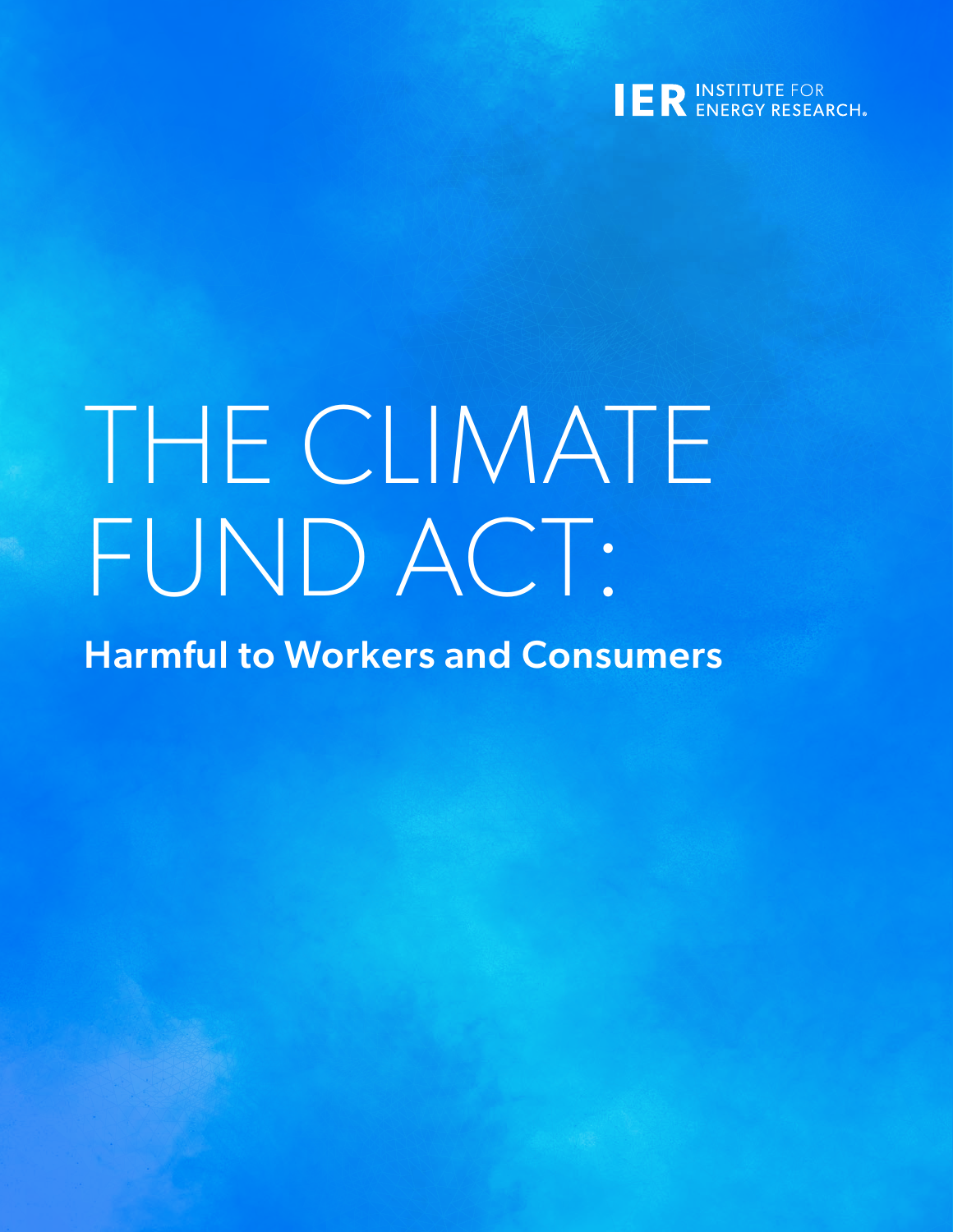# The Climate Fund Act: Harmful to Workers and Consumers

Written by Robert P. Murphy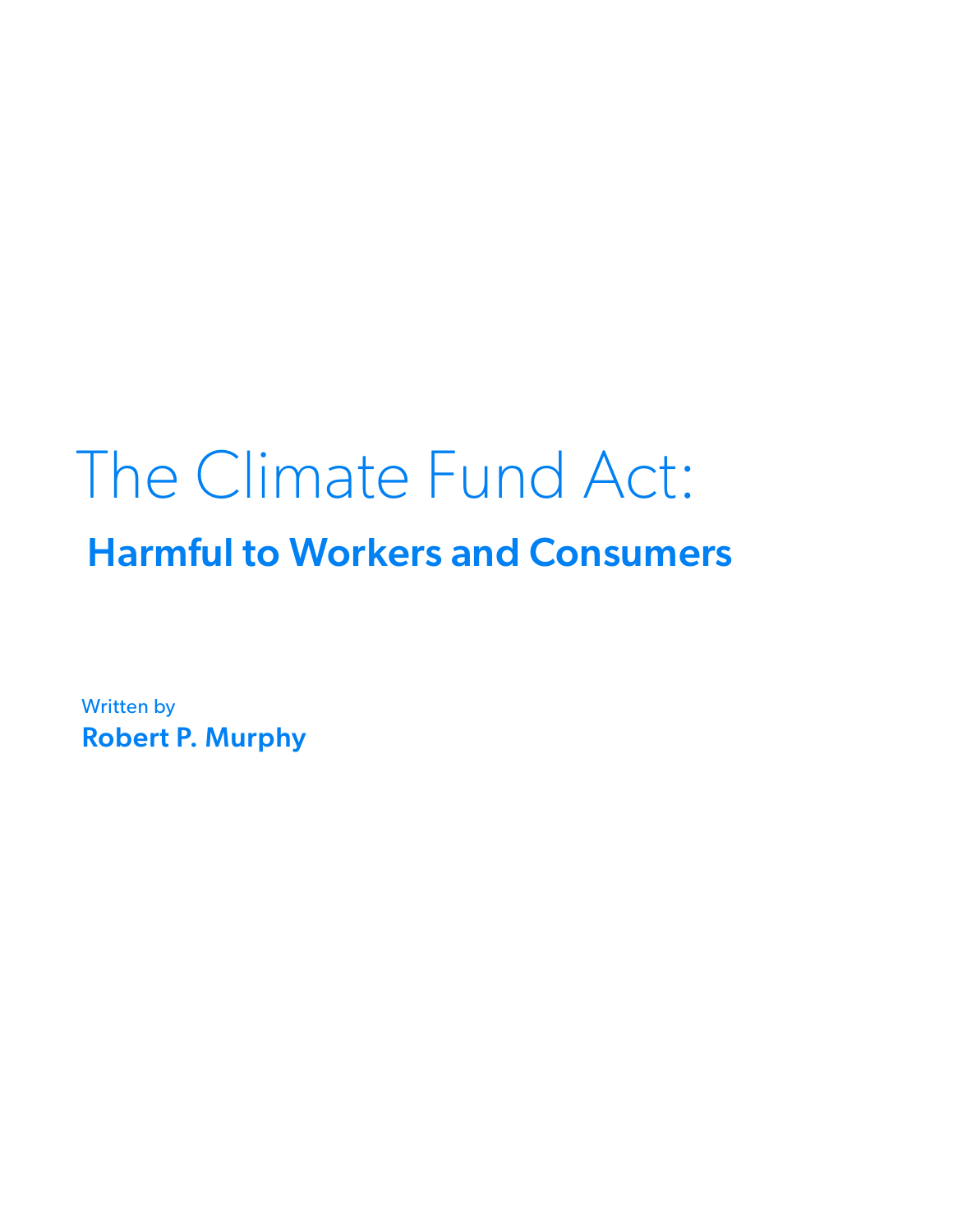# E X E C U T I V E SUMMARY

*The sponsors of the "Polluters Pay Climate Fund Act" (PPCFA) wish to impose a cumulative \$500 billion "assessment" on major oil and gas companies for their alleged contribution to climate change damages from 2000–2019.*

The sponsors argue that this assessment will fall entirely on the shareholders of the targeted companies, and because it only pertains to past activities, it will not affect current or future production decisions and hence won't impact consumers.

There are numerous problems with these justifications for the PPCFA. Even on their own terms, using official U.S. government estimates, the amount of climate change damages due to U.S. oil and gas operations and falling on the United States for the period 2000-2019 is below the alleged \$500 billion. Furthermore, even if it were true that the total \$500 billion assessment would be borne solely by the shareholders of major oil and gas companies, this still includes millions of middle-class U.S. households who own (either directly or indirectly) shares in these corporations.

However, the fundamental problem with the justification for the PPCFA is that its passage would obviously cause the decisionmakers at oil and gas companies to reduce current and future activity, as they would assume future assessments would "look back" in a similar fashion to impose assessments on their output. For a firstpass estimate of the likely impacts, we conclude the following:

- 1. In the immediate wake of the PPCFA, oil and gas shareholders would see a 42-percent drop in earnings.
- 2. In the medium-term, shareholders would suffer a 14-percent loss in earnings, oil and gas workers would suffer an 8-percent drop in income, and consumers would suffer a 13-cent-per-gallon hike in gasoline prices.
- 3. In the long run, as capital and labor are able to flow out of oil and gas until their earnings return to the pre-PPCFA rates, consumers bear the full burden of the PPCFA assessment, which works out to 40 cents per gallon (using 2020 consumption data).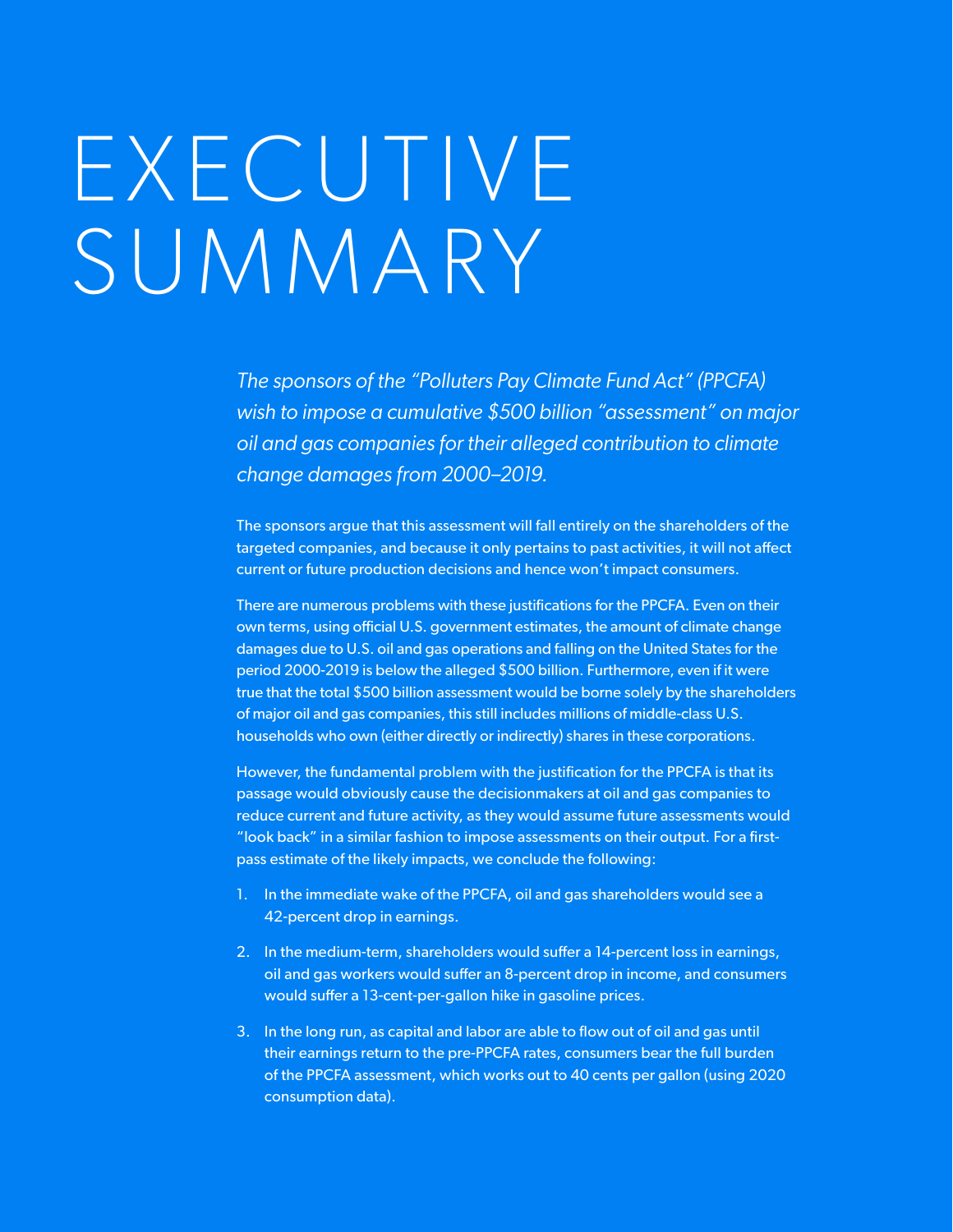### **SECTION 01** INTRODUCTION



In August 2021, Senator Chris Van Hollen (D-MD) along with Senator Bernie Sanders (I-VT) and a coalition of other Senate Democrats announced the "Polluters Pay Climate Fund Act"i (henceforth PPCFA) which would apportion a \$500 billion "assessment" over ten years among the largest fossil fuel extractors and refiners operating in the U.S., according to their estimated contribution to emissions during 2000-2019.

The senators claim that their plan would fund the necessary government response to climate change that these large companies helped cause. As Van Hollen said in a press release: "For years, fossil fuel companies have made trillions in profits while spewing carbon pollution that wreaks havoc on our environment and harms the public health...Our idea is simple: those who pollute should pay to help clean up the mess they caused..."

Because the assessment in the proposal is based on past activity, the senators claim that it would have no influence on future production and therefore wouldn't raise prices for consumers. The press release states: "Under economic principles accepted across the ideological spectrum, the assessment would not be passed on to consumers."

Despite the senators' claims, their proposal makes no sense, whether from the perspective of legal liability or climate policy. Furthermore, if passed the PPCFA would raise gasoline prices for consumers and reduce wages for workers in the oil and gas industry, and on that score would violate President Biden's campaign pledge to avoid tax hikes on any household earning less than \$400,000.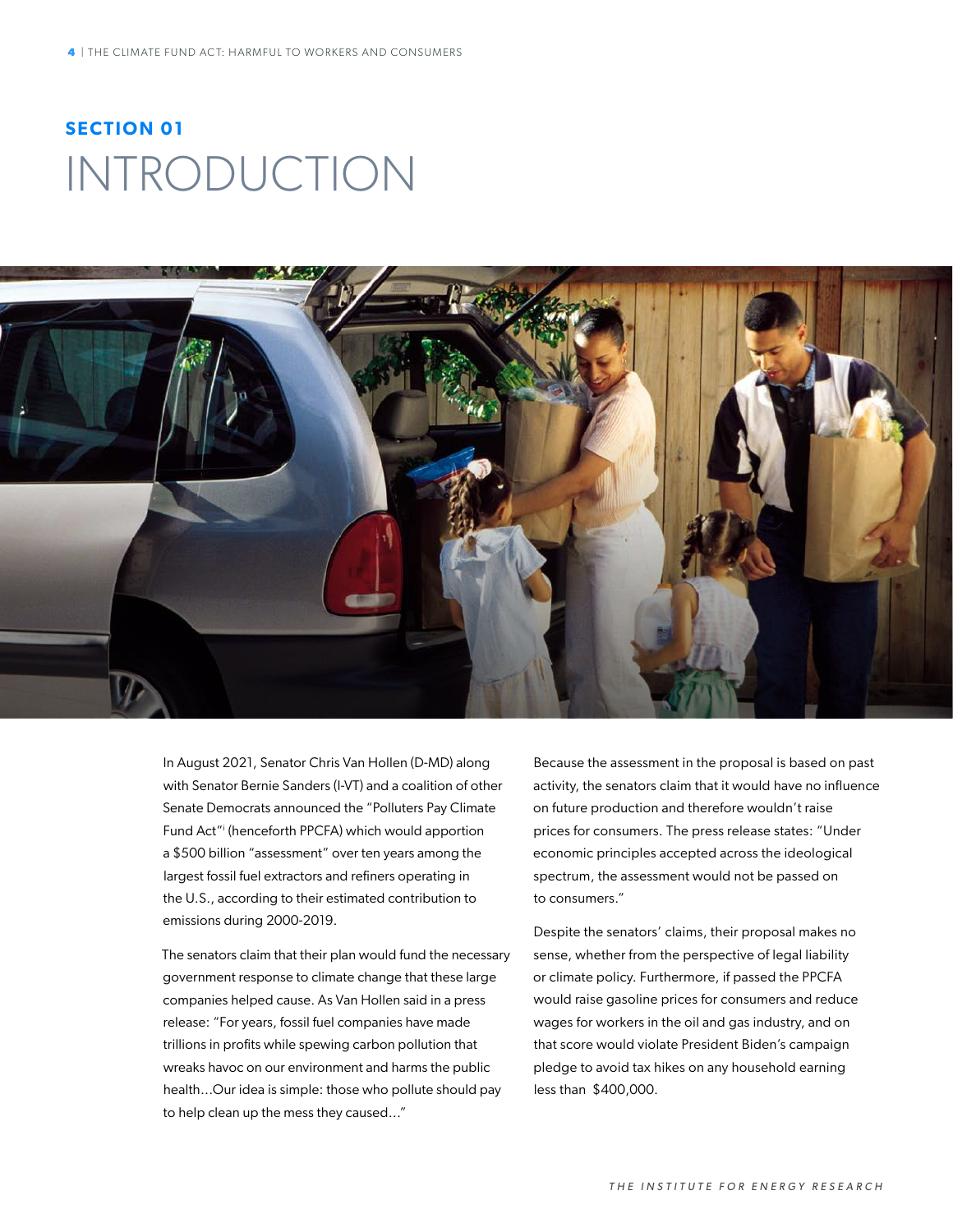### **SECTION 02**

## THE PPCFA IS ARBITRARY AND MAKES NO SENSE AS EITHER LEGAL LIABILITY OR CLIMATE POLICY

Even on its own terms, the PPCFA makes no sense. The \$500 billion "assessment" for emissions over the last twenty years is far too high a damage estimate that could plausibly be attributed to major oil and gas companies. We will demonstrate this using U.S. government documents. Figure 1 is reproduced from an EPA report documenting U.S. emissions of various greenhouse gases from 1990 through 2019.

#### FIGURE 1. U.S. EMISSIONS OF VARIOUS GREENHOUSE GASES, 1990-2019



SOURCE: Figure ES-1 (p. ES-5) from EPA (2021).ii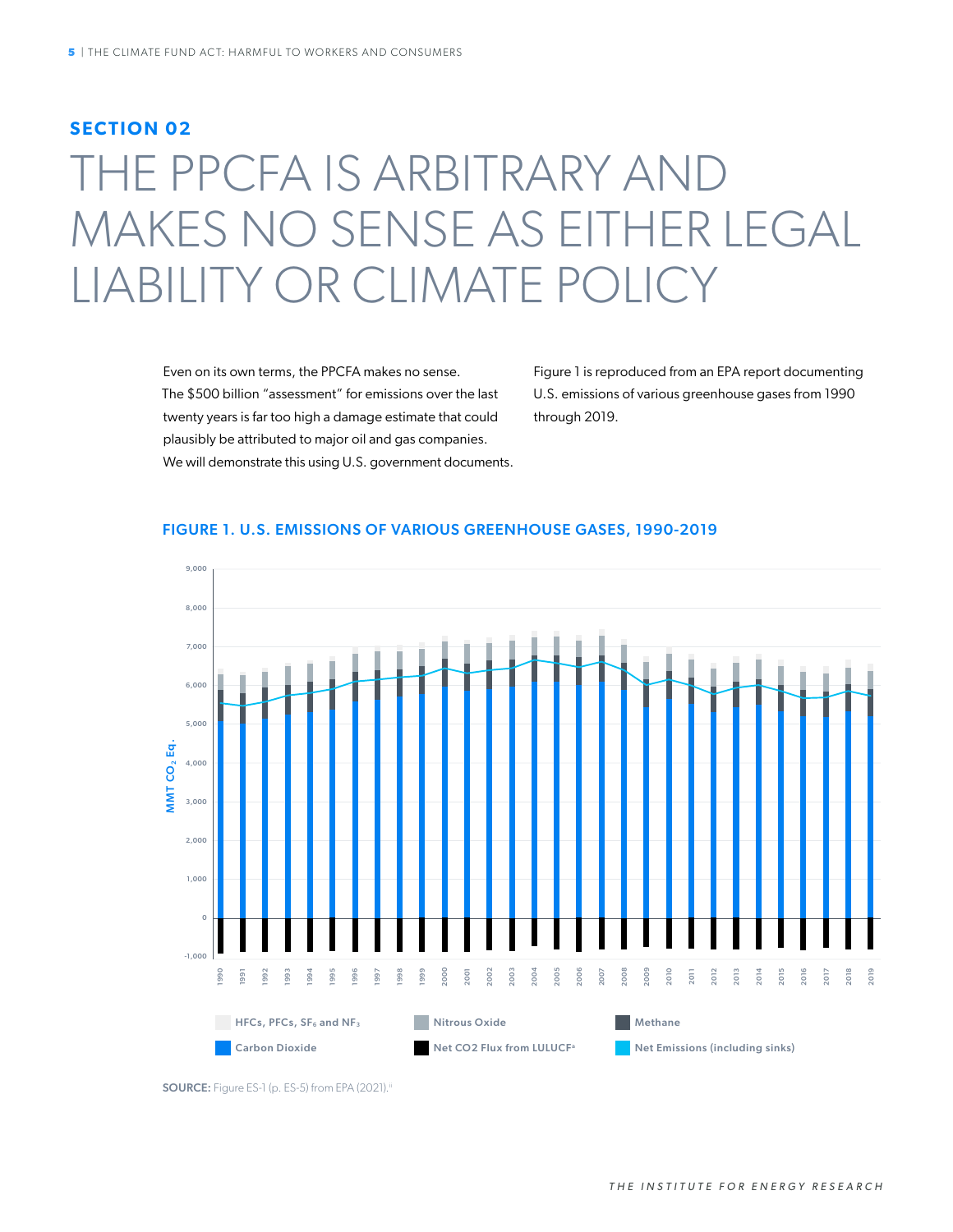As Figure 1 indicates, U.S. greenhouse gas emissions gently rose for the first half of the period, but began falling in the mid-2000s, and the change in total emissions (both for the rise and fall) was largely due to changes in carbon dioxide emissions. Although not shown in the figure, the main reason for the steady fall since the mid-2000s was the increasing use of natural gas rather than coal in electricity generation. On this account, then, Senators Van Hollen et al. should arguably subsidize natural gas companies for their role in reducing U.S. emissions during this period.

In order to estimate the ostensible environmental damage from U.S. emissions, we need to know the "social cost of carbon" for the period in question. In Table 1 we reproduce estimates made in the 2016 technical update from the Interagency Working Group established during the Obama administration. (To be sure, we are not endorsing these estimates, but we are merely going through this exercise to show that the PPCFA cannot be supported by official da/ta provided by the Obama administration's own Working Group.)

| <b>Year</b> | <b>Social Cost of Carbon</b> |  |  |
|-------------|------------------------------|--|--|
| 2010        | \$31                         |  |  |
| 2015        | \$36                         |  |  |
| 2020        | \$42                         |  |  |
| 2025        | \$46                         |  |  |
| 2030        | \$50                         |  |  |
| 2035        | \$55                         |  |  |
| 2040        | \$60                         |  |  |

### TABLE 1. U.S. GOVERNMENT ESTIMATES OF "SOCIAL COST OF CARBON" FOR VARIOUS YEARS (USING 3-PERCENT DISCOUNT RATE, 2007 DOLLARS PER METRIC TON OF CO2)

SOURCE: Table ES-1 from Interagency Working Group (2016).iii

Because the modeled damages from greenhouse gas emissions become greater with additional emissions, the estimated social cost of carbon (SCC) increases over time. Although the pattern isn't perfect, Table 1 shows that on average, the estimated SCC increases about \$1 per year from 2010 through 2040. We can exploit this pattern to go backwards and estimate what the SCC would have been for the years prior to 2010 (when the official estimates begin, in the Interagency Working Group's report).

Before making our calculations, we need one additional, crucial fact: The social cost of carbon is, by design, a global concept, referring to the theoretical damages from emissions imposed on the whole world. In contrast, the domestic SCC refers to the theoretical damages imposed just on the United States. This is clearly the relevant component to use, as the senators supporting the PPCFA are justifying it as a method of compensating Americans for the damages they have (allegedly) suffered due to past emissions. As explained in the original Interagency Working Group report from 2010:

As an empirical matter, the development of a domestic SCC is greatly complicated by the relatively few region- or country-specific estimates of the SCC in the literature. One potential source of estimates comes from the FUND model.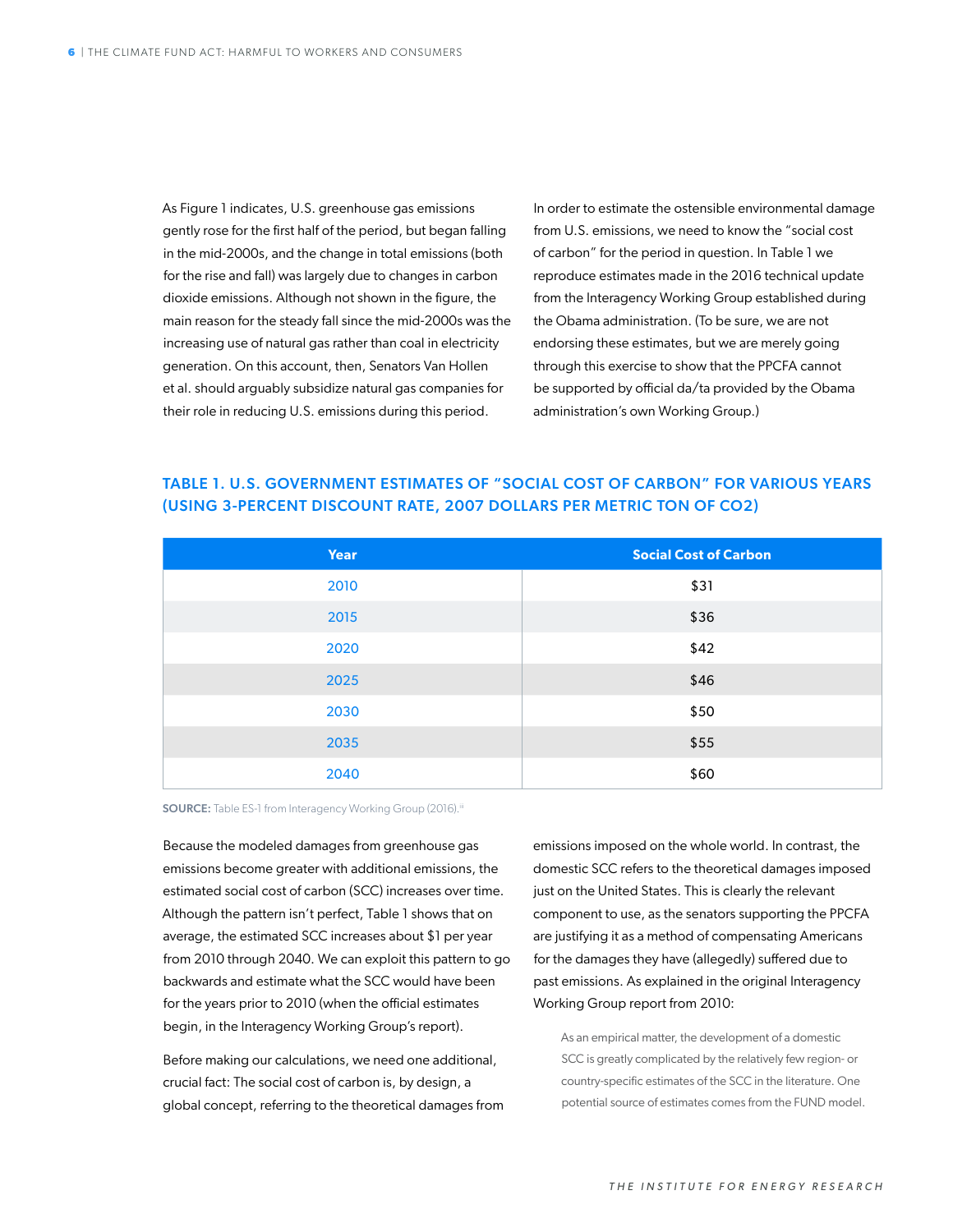The resulting estimates suggest that the ratio of domestic to global benefits of emission reductions varies with key parameter assumptions. For example, with a 2.5- or 3-percent discount rate, **the U.S. benefit is about 7-10 percent of the global benefit**, on average, across the scenarios analyzed. Alternatively, if the fraction of GDP lost due to climate change is assumed to be similar across countries, the domestic benefit would be proportional to the U.S. share of global GDP, which is currently about 23 percent.

On the basis of this evidence, the interagency workgroup determined that a range of values from 7 to 23 percent should be used to adjust the global SCC to calculate domestic effects. Reported domestic values should use this range. (Interagency Working Group 2010, p. 11, bold added.) iv

In other words, the Interagency Working Group explained that when we ask what portion of the theoretical damages from greenhouse gas emissions falls on the United States,

it is only 7 – 10 percent of the total. We will take the high end of that range (i.e., 10 percent) for our next calculation.

In Table 2, we provide data on U.S. greenhouse gas emissions related to energy (which includes not just electricity generation but also transportation) for the years available in the EPA inventory report, along with our interpolated estimates of the SCC (based on the actual estimates from the Interagency Working Group). This procedure allows us to estimate the social cost of energyrelated U.S. greenhouse gas emissions at various years during the period relevant for the PPCFA. We also report both global and domestic estimates of the total energyrelated social costs of emissions. In the final column, we show the theoretical social cost of carbon falling on Americans due to petroleum emissions, which the Energy Information Administration (EIA) reports (in 2020) were only 45 percent of total energy-related emissions.<sup>V</sup>

### TABLE 2. U.S. ENERGY-RELATED GHG EMISSIONS AND SOCIAL COST OF CARBON FOR SELECT YEARS

| Year | <b>U.S. Energy-</b><br><b>Related</b><br><b>Emissions (MMT</b><br>$CO2$ Eq) | <b>Social Cost of</b><br><b>Carbon (2007)</b><br>USD per ton, 3%<br><b>Discount Rate)</b> | <b>Global SCC Due</b><br>to U.S. Energy<br><b>Emissions (bns)</b><br><b>2007 USD)</b> | <b>U.S. SCC Due</b><br>to U.S. Energy<br><b>Emissions (bns</b><br><b>2007 USD)</b> | <b>U.S. SCC Due to</b><br><b>U.S. Petroleum</b><br><b>Emissions (bns</b><br><b>2007 USD)</b> |
|------|-----------------------------------------------------------------------------|-------------------------------------------------------------------------------------------|---------------------------------------------------------------------------------------|------------------------------------------------------------------------------------|----------------------------------------------------------------------------------------------|
| 1990 | 5325.6                                                                      | \$11                                                                                      | \$58.6                                                                                | \$5.9                                                                              | \$2.7                                                                                        |
| 2005 | 6302.3                                                                      | \$26                                                                                      | \$163.9                                                                               | \$16.4                                                                             | \$7.4                                                                                        |
| 2015 | 5519.8                                                                      | \$36                                                                                      | \$198.7                                                                               | \$19.9                                                                             | \$9.0                                                                                        |
| 2016 | 5390.9                                                                      | \$37                                                                                      | \$199.5                                                                               | \$19.9                                                                             | \$9.0                                                                                        |
| 2017 | 5351.0                                                                      | \$38                                                                                      | \$203.3                                                                               | \$20.3                                                                             | \$9.1                                                                                        |
| 2018 | 5518.1                                                                      | \$39                                                                                      | \$215.2                                                                               | \$21.5                                                                             | \$9.7                                                                                        |
| 2019 | 5392.3                                                                      | \$40                                                                                      | \$215.7                                                                               | \$21.6                                                                             | \$9.7                                                                                        |

SOURCE: EPA (2021) and Interagency Working Group (2016). Note that italicized values represent interpolated SCC value based on actual 2010, 2015, and 2020 estimates.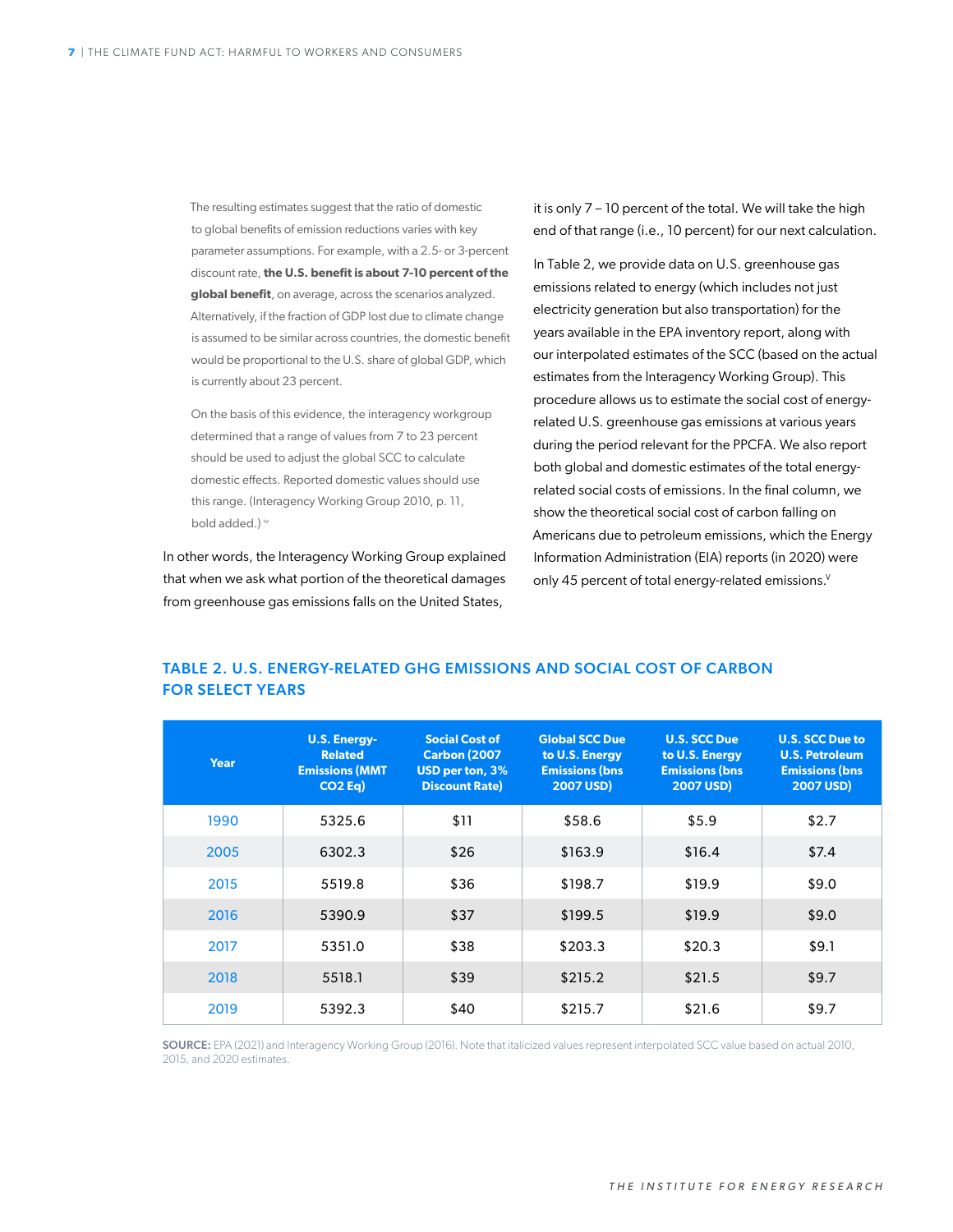As Table 2 indicates, even if we err generously on the side of Van Hollen et al. by including total U.S. energyrelated emissions (which includes coal-fired electricity generation, for example, which is obviously not attributable to major oil and gas companies), the annual amount of theoretical damages falling upon the United States is below the PPCFA's assumed \$25 billion (which is \$500 billion in total damage spread over the twentyyear period).<sup>vi</sup>

To reiterate, we are not here endorsing the estimates of the social cost of carbon published by the Obama administration and embraced by the Biden administration. (See the endnotes for a link to a formal critique.vii) Rather, we are documenting that the PPCFA cannot be supported even on its own terms, because the numbers don't add up; it attributes far too much in damages to the companies upon which it seeks to levy its "assessments." As a further problem, even the estimates of the SCC used in the tables above are primarily the result of the present-discounted-value of future (computer-modeled) damages from climate change; so the senators' rhetoric, suggesting that Americans have already suffered these large losses for which these companies must pay, is completely nonsensical.

But there is an even bigger problem: The fundamental premise behind the Act—namely, that the corporations who have profited the most from fossil fuel emissions should bear the cost of the associated clean-up—is flawed. ExxonMobil, BP, Shell, etc. were not the sole beneficiaries of their oil-and-gas activities. Their customers all participated in the gains, too. We can make the point this way: If ExxonMobil, BP, etc. hadn't existed from 2000 through 2019, and if no smaller competitors expanded output to fill the gap, then billions of consumers around the globe would have suffered from higher electricity and transportation prices. The consumers were part of the voluntary process by which major oil and gas companies provided valued goods at reasonable prices. It is economically incorrect to attribute any liability to damages (allegedly) caused by these market activities solely to the supply side, while ignoring the beneficiaries on the demand side. If fossil fuel emissions are as harmful as Van Hollen et. al allege, that would be like prosecuting the hit man for murder, but not the mob boss who hired him.

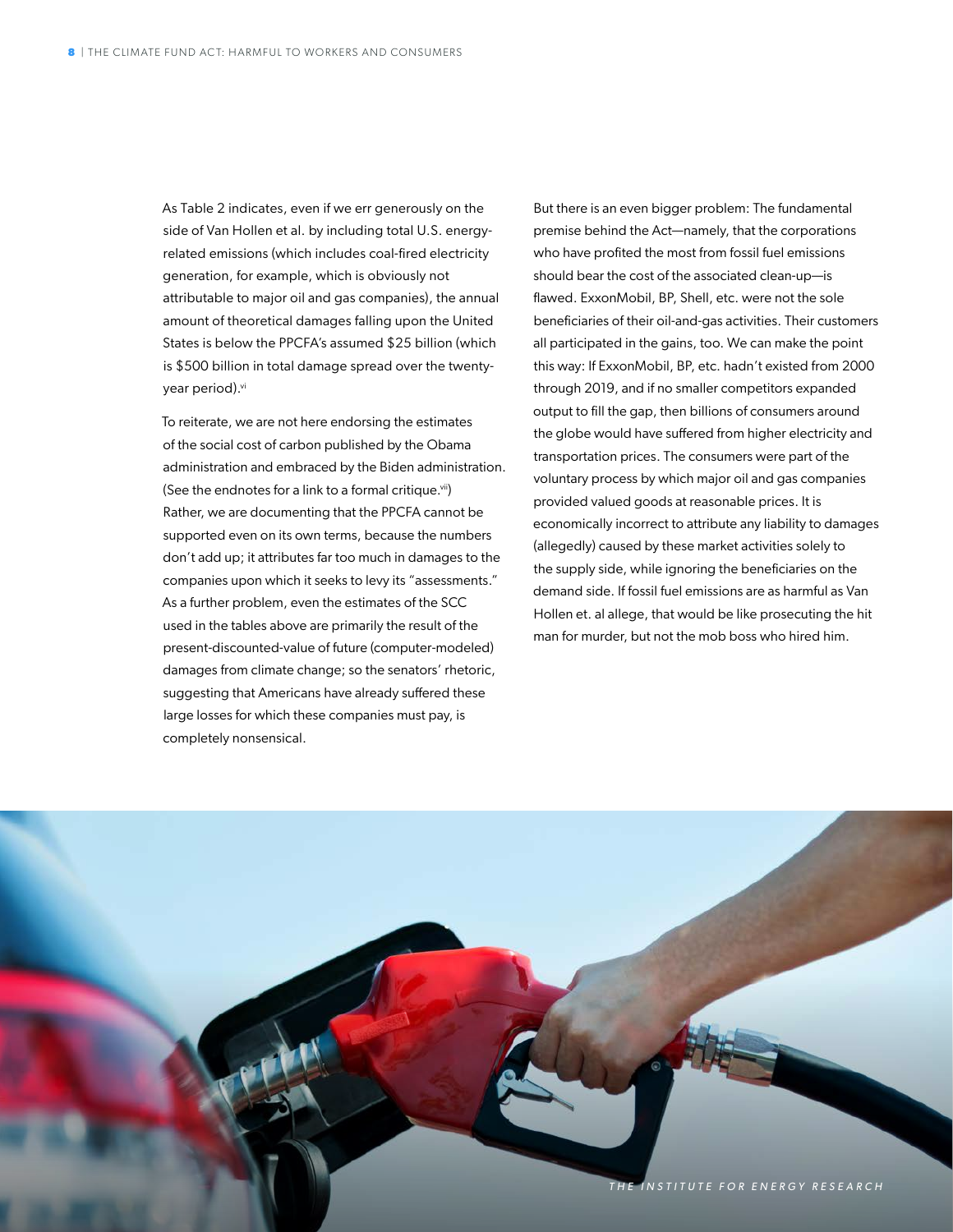### **SECTION 03**

## THE PPCFA WOULD RAISE PRICES FOR CONSUMERS AND REDUCE WAGES FOR OIL AND GAS WORKERS

In addition to appealing to the deep pockets of "Big Oil," the supporters of the bill argue that it won't raise crude oil or gasoline prices for regular motorists. From their white paper, here is the central economic argument:

Under economic principles accepted across the ideological spectrum, **the assessment would not be passed on to consumers. The assessment is based on past, not current, activity, so it does not impact the ongoing costs of production**. It is charged to those with the highest past production, leaving some companies that are not subject to the assessment to act as price competitors... And any attempts to collude to set a higher price would be illegal...

Instead, **the costs would be borne by the corporations and shareholders** who have reaped massive profits for decades. [Van Hollen et al., bold added.]<sup>viii</sup>

Before proceeding, we should spell out exactly what the claim is. Before the proposed assessment was put on the table, the affected oil and gas companies had made their decisions on how much to invest in exploration and capacity, and they had made projections on how much oil they would extract and refine in the coming years. Standard economic theory says that the primary goal when making these decisions would be to maximize the returns to shareholders (taking into account the risk involved with different ventures).

Now if suddenly, out of the blue, the government assesses one of these major companies an annual \$5 billion charge because of its past behavior—and we assume its current behavior will have no effect on the size of the assessment then standard economic theory would say the company should still proceed with the same decisions as before.

Whatever levels of investment, extraction, and refining maximized the return to shareholders before, will still maximize the return to shareholders after they've suffered the \$5 billion annual hit. And hence, so the argument from Van Hollen et al. goes, the annual assessment of \$50 billion shouldn't reduce oil production from the industry, and therefore shouldn't raise crude or gasoline prices for consumers. Allegedly, the measure will simply transfer wealth out of the hands of shareholders of the targeted oil and gas companies and into the coffers of the U.S. Treasury, leaving regular Americans unscathed.

At this point, we note that even if all of this were correct, it would still be the case that the PPCFA would hurt middleclass Americans. This is because tens of millions of regular American households own (either directly or indirectly through mutual funds and pensions) shares in major oil and gas corporations. Thus when Van Hollen et al. assure the public that the PPCFA will only fall on the shareholders of giant corporations, they are referring to millions of middleclass Americans.

However, the more fundamental problem with the argument that the PPCFA won't hurt regular Americans is that of course its enactment would lead to a chilling effect on U.S. oil and gas production. After all, if the ostensible justification in 2022 for imposing a (total) \$500 billion "assessment" on the majors is their contribution to climate change damages from 2000 through 2019, then why wouldn't the U.S. Treasury in (say) 2042 repeat the procedure to hold them accountable for damages due to emissions from 2020 through 2039?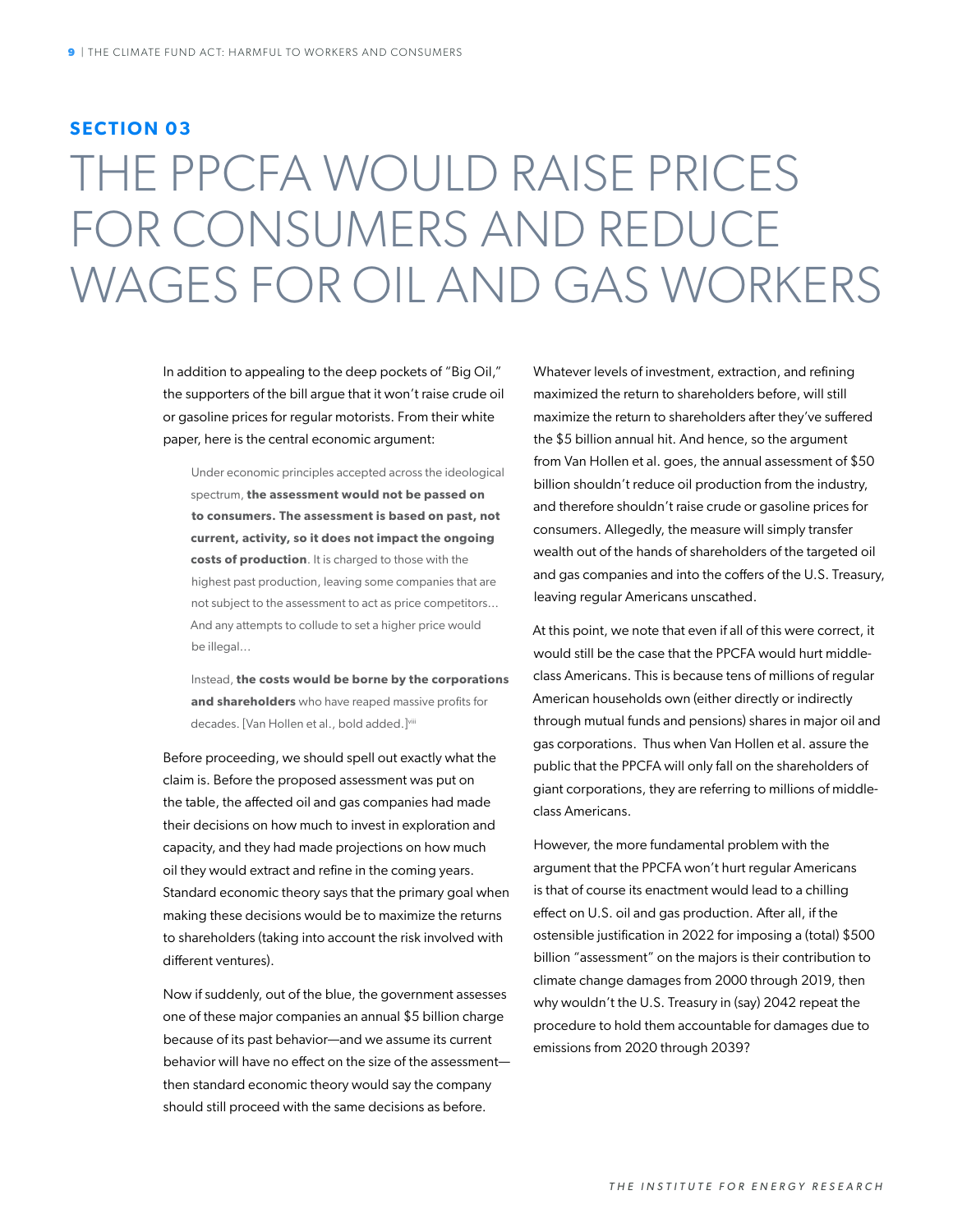We can reproduce some of the key statements from the PPCFA's sponsors to show that their rhetoric is in no way confined to the past. Here is the central explanation from their white paper:

Congress can generate significant revenue to address our climate challenges by turning to the industry that caused them. Using peer-reviewed "carbon attribution" research, **it is possible to definitively attribute carbon and methane in the atmosphere to specific companies like ExxonMobil, Chevron, and Shell. Using this methodology, Congress can establish a Polluters Pay Climate Fund that assesses companies based on their contribution to global emissions** and appropriate the funds to ensure a just climate transition. Fossil fuel companies have never been held to account for the societal costs of their emissions. [Van Hollen et al., bold added.]

For another example, in reference to the PPCFA Senator Sheldon Whitehouse (D-RI) said, "'Clean up your messes' is a principle that must apply to companies for the damage they've inflicted on the planet." Notice he didn't say, "Clean up any messes you caused up through the year 2019." Or to pick another example, Senator Edward Markey (D-MA) said their legislation would "take much-needed and long-overdue action to have fossil fuel companies pay their fair share in order to fund the federal response to the climate crisis they helped cause." Again we can ask: Why would our senators only insist that fossil fuel companies pay their fair share for a crisis they helped cause up through the year 2019? No sensible observer of the U.S. climate debate could seriously believe that passage of the PPCFA would be the last word on the subject.

*THE INSTITUTE FOR ENERGY RESEARCH*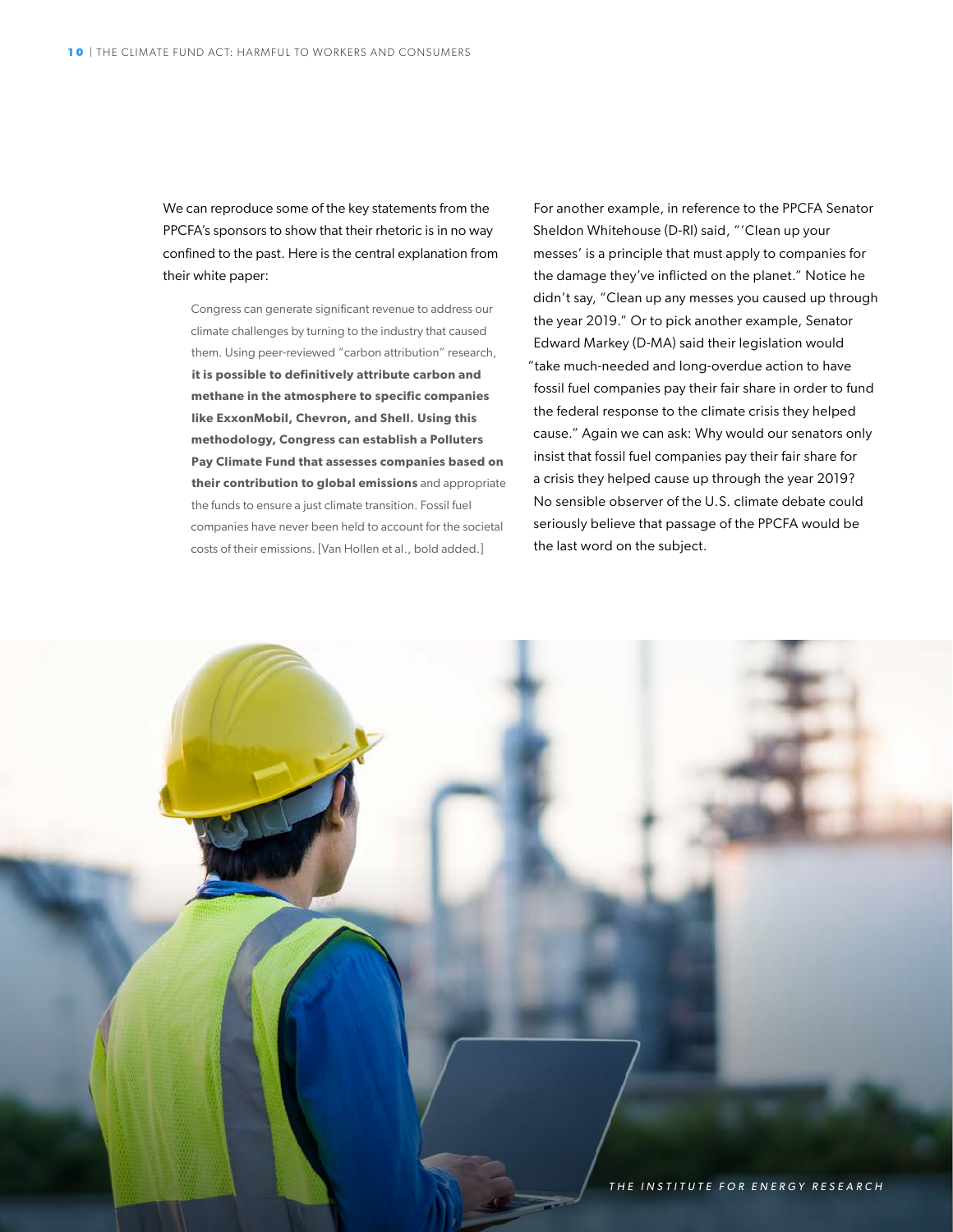### ESTIMATING THE QUALITATIVE IMPACT OF THE PPCFA

To gauge the impact of the assessments on supply decisions, it is useful to consider both ends of the spectrum. Below we consider two extreme cases, one in which the oil company shareholders bear the full brunt of the assessment, and then a second scenario in which the implicit tax is completely "passed on" to consumers. After analyzing these simplistic scenarios, we proceed to an analysis of the real world to understand the likely impact of the assessment.

#### *(Simple) Scenario 1: With No Capital or Operating Expenses, Oil Shareholders Bear the Full Tax*

For simplicity, suppose that one giant company owns all of the crude oil in the world, and that the crude is conveniently located in shallow pools that make for costless extraction and delivery to refineries. Consequently, our hypothetical giant oil company in this unrealistic scenario has no need for capital expenditures or other operating expenses; it simply draws down on its giant pools of crude over time, at a flow rate that maximizes the present value of its inventory.

In this scenario, when the government imposes a \$50 billion assessment on the giant company (because this sole company controls all of the crude oil, by assumption), it still operates as before. Whatever flow of crude oil to market maximized the present-value of the inventory originally, will still do so after the assessment is imposed. In terms of the accounting, the market value of the pools of oil are reduced by the (present-value of) the \$50 billion payments going to the Treasury each year for the next decade.

### *(Simple) Scenario 2: With Plentiful Crude and No Specialized Capital or Labor, Oil Consumers Bear the Full Tax*

Now imagine a totally different scenario. In this case, suppose that crude oil is relatively abundant, dispersed all over the earth, but at a sufficient depth that it still requires a substantial amount of equipment and workers to bring it to the surface. In this scenario, oil deposits in the ground would have no

market value, and the final price of a barrel of crude (or a gallon of gasoline) would reflect only the capital and labor expenses required for bringing it to market. Further suppose that the oil industry doesn't require specialized equipment or workers, but instead relies on standard machinery and tools, and can hire anybody with basic skills.

In this second scenario, when the government imposes an annual \$50 billion assessment on the oil industry, it can't simply be absorbed by the owners of the crude oil deposits, because those fields already start out with a market value of \$0 (in this unrealistic scenario). Furthermore, the capital and labor in the oil industry don't take a hit either, because (by unrealistic assumption) they can simply move to other industries. So the owners of the equipment must still get paid the same, and the workers earn the same wages as before, since they will flow out of the oil sector until their rents and wages are restored to their original levels.

Under these circumstances, it is the consumers who bear the full brunt of the \$50 billion annual assessments. Specifically, output is reduced in the oil sector until the price of crude/gasoline rises enough so that the pre-tax profits of the oil companies are \$50 billion higher than they originally were, keeping them on the same footing after they pay the assessment to the Treasury. To repeat, with our assumptions it can't be the shareholders (who own land and capital in the oil sector) or the workers (who work in the oil sector) bearing any of the burden of the tax, and so to restore equilibrium the total supply must fall, raising prices for consumers and making them bear the full tax.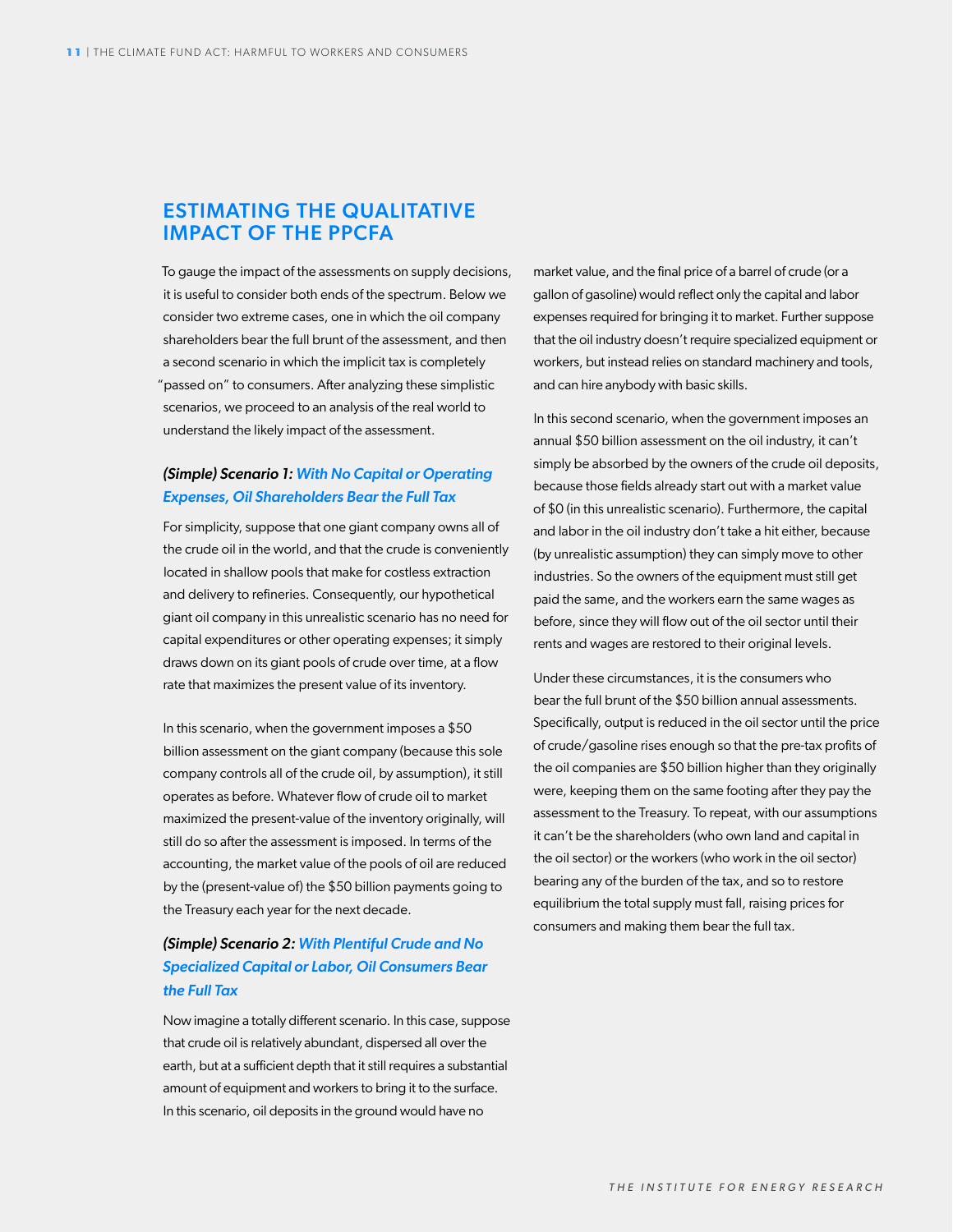### *Real-World Scenario 3: With Scarce But Incomplete Oil Deposits, Along With Temporarily Specialized Capital and Labor, Consumers Bear the Full Burden in the Long Run*

In the real world, of course, oil deposits are scarce (and hence valuable), and there is specialized capital equipment that is explicitly designed for oil exploration, extraction, and refining. Furthermore, there are hundreds of thousands of U.S. workers who have skills that are specific to the oil and gas industry, who cannot simply transfer to another industry and earn the same wage.

The likely impact of the PPCFA would be to immediately reduce U.S. output from the major oil and gas companies, as they anticipated future impositions of "look-back" assessments on their contribution to emissions. Passage of the PPCFA would of course result in lower (after-tax) earnings and dividends for shareholders of the affected companies, but it would also depress investment in the oil and gas industry, particularly long-term investment in U.S.-based infrastructure. In the short- and medium-term, the market value of already-installed U.S.-based machinery and equipment would fall, so long as it were specialized and difficult to transfer to other industries. Had investors known ahead of time that the PPCFA "assessment" would be imposed, they wouldn't have created such large U.S.-based capacity, but the specialized machinery and equipment have already been deployed, and much of it would still remain in operation (though at lower utilization rates). Interestingly, however, the market value of crude oil (and natural gas) fields themselves would probably not be significantly impacted, as oil and gas could always be shipped abroad and sold at world prices to operations outside of U.S. jurisdiction.

Likewise, the human capital of already-trained specialized U.S. workers in the oil and gas industry would also soon take a hit, as the drop in output would go hand-in-hand with a drop in industry demand for their services. As with the investors in physical capital, so too the workers who received specialized training and spent years in developing work experience

might regret how much investment in their human capital they devoted to the oil and gas industry, once their employers are hit with the surprise PPCFA assessment and their wages consequently fall below what they had expected to receive. But as with the physical capital, many of these specialized workers would still find the best option to continue working in the industry, albeit for lower wages. (Some workers might relocate to foreign jurisdictions, cushioning the blow to U.S. wage rates, but it is obviously harder for a worker to relocate abroad than a barrel of crude oil.)

### *Short- and Medium-Run Economic Impacts of the PPCFA*

In the wake of the PPCFA, then, there would likely be three impacts:

- 1. U.S. output of oil and gas would fall, raising prices for consumers.
- 2. Oil and gas company profits would fall, reducing earnings/dividends for shareholders and the market value of fixed, industry-specific capital (but not the underlying natural resources themselves, as oil and gas could be shipped abroad to escape the tax). Investment in U.S.-based capacity would fall.
- 3. The demand for U.S.-based workers in the oil and gas sector would fall, lowering their wages. Seeing this result, fewer young people would begin careers in the oil and gas sector.

#### *Long-Run Economic Impact of the PPCFA*

In the long run, capital and labor would flow out of U.S. based oil and gas, until their returns/wages were restored to their original rates (before the imposition of the PPCFA). Specifically, because of reduced investment in machinery and equipment, and because of fewer workers entering the industry, as the existing stock of capital depreciated and the existing stock of workers retired, U.S. capacity would shrink, causing an even further decline in U.S. output. Ultimately, U.S. consumers would bear the full cost of the PPCFA.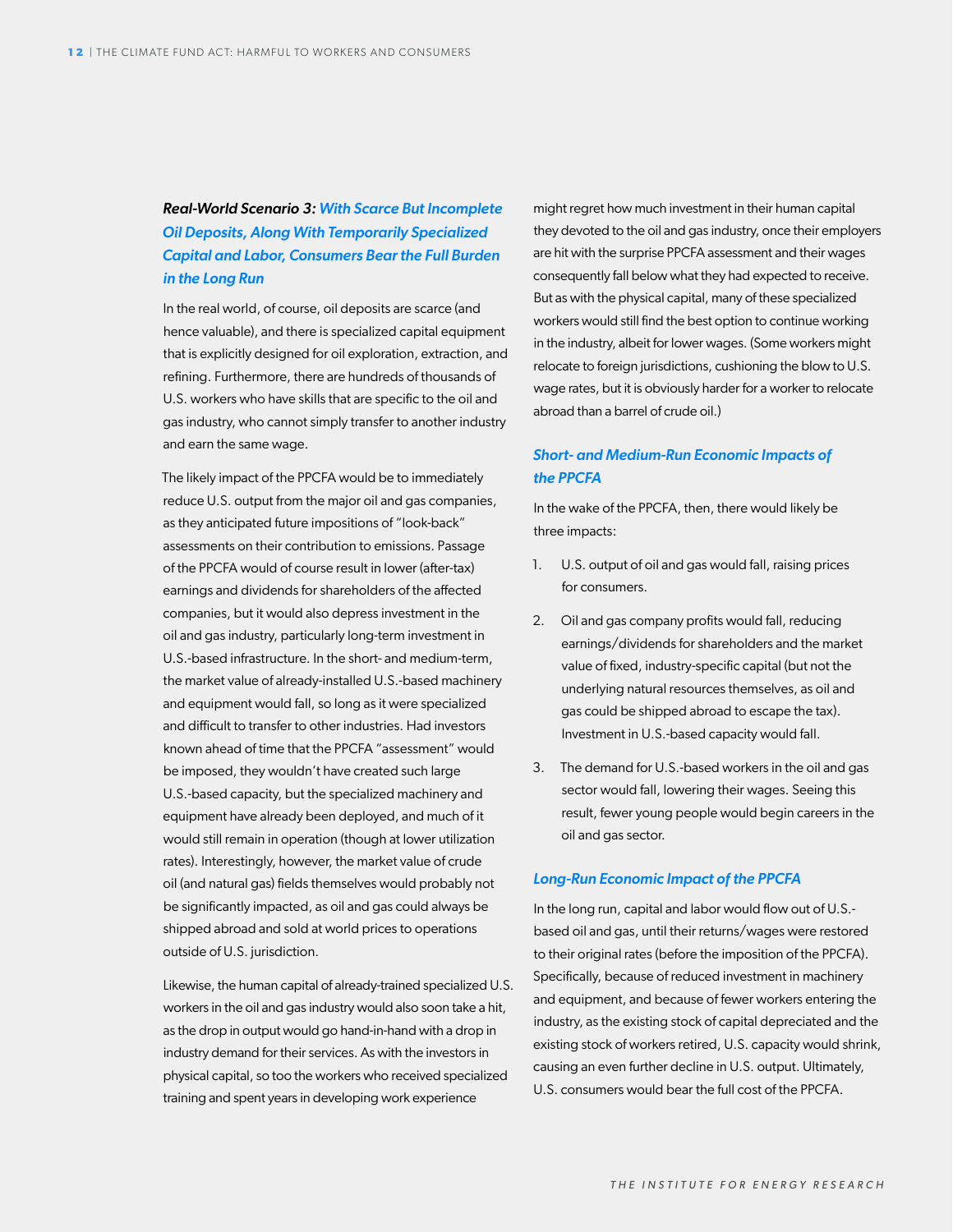### **SECTION 04** NUMERICAL ESTIMATES OF ECONOMIC IMPACT OF THE PPCFA

As we have argued in the above sections, in the shortand medium-run, the imposition of the PPCFA would reduce output (and hence raise prices for consumers), but the fall in output would be mitigated by a fall in the earnings to industry-specific capital and labor in oil and gas. In other words, the economic burden of the PPCFA initially would be shared by consumers, capitalists, and workers. However, as time passed and there was turnover in both the physical capital as well as the workforce in the oil and gas industry, the burden would shift to eventually fall entirely on consumers.

According to the EIA, in 2020, Americans consumed some 123.8 billion gallons of finished motor gasoline.<sup>x</sup> If the entire annual \$50 billion PPCFA assessment were to fall solely on motorists, this would work out to about 40 cents per gallon. (It's true that the 2020 figure is depressed because of the pandemic, but on the other hand the tax hike from the PPCFA would itself reduce the quantity of gasoline consumed, relative to the no-PPCFA baseline.)

To get a sense of the maximum impact on shareholders, in 2019 ExxonMobil posted an annual profit (i.e., net income) of \$14.3 billion.<sup>xi</sup> (To make the exercise sensible we have to go back before the pandemic, because ExxonMobil lost \$22 billion during 2020, making the PPCFA rhetoric all the more dubious.) If the entire \$6 billion of the estimated assessment on the oil giant were to be fully borne by the shareholders, based on the 2019 data it would thus mean a 42-percent reduction in the available return to capital.

On the other hand, to get a sense of the maximum impact on workers in oil and gas, we can use estimates of total labor income in the industry. A 2013 PwC study (commissioned by the American Petroleum Institute) used 2011 data to estimate that oil and natural gas directly

supported some 2.6 million full- and part-time jobs, corresponding to total labor income (including benefits and also proprietor income of those running gas stations, etc.) of \$203.6 billion.<sup>xii</sup> Thus if the full \$50 billion PPCFA assessment were to fall entirely on the workers in oil and gas, it would mean a reduction of about 25 percent (using 2011 data).

In conclusion, we can provide a rough sketch of the likely impact of the PPCFA: Initially, the burden would fall entirely on shareholders, as they are the ones "writing checks" to the Treasury. This would result in a drop in capital earnings up to 42 percent. However, the affected companies would react by reducing output and their demand for specialized labor services. This would effectively share the burden of the PPCFA with workers and consumers. Without more details and assumptions on how the industry would reorganize, we will arbitrarily assign one-third of the burden to each of the constituents for this medium-term condition, in which capital suffers a 14-percent (0.42/3) loss in earnings, oil and gas workers suffer an 8-percent (approx. 0.25/3) drop in income, and consumers suffer a 13-cent-per-gallon (approx. \$0.40/3) hike in gasoline prices. But in the long run, capital and labor are able to flow out of oil and gas until their earnings return to the pre-PPCFA rates, such that consumers bear the full burden of the PPCFA assessment, which works out to 40-cents per gallon (using 2020 consumption data).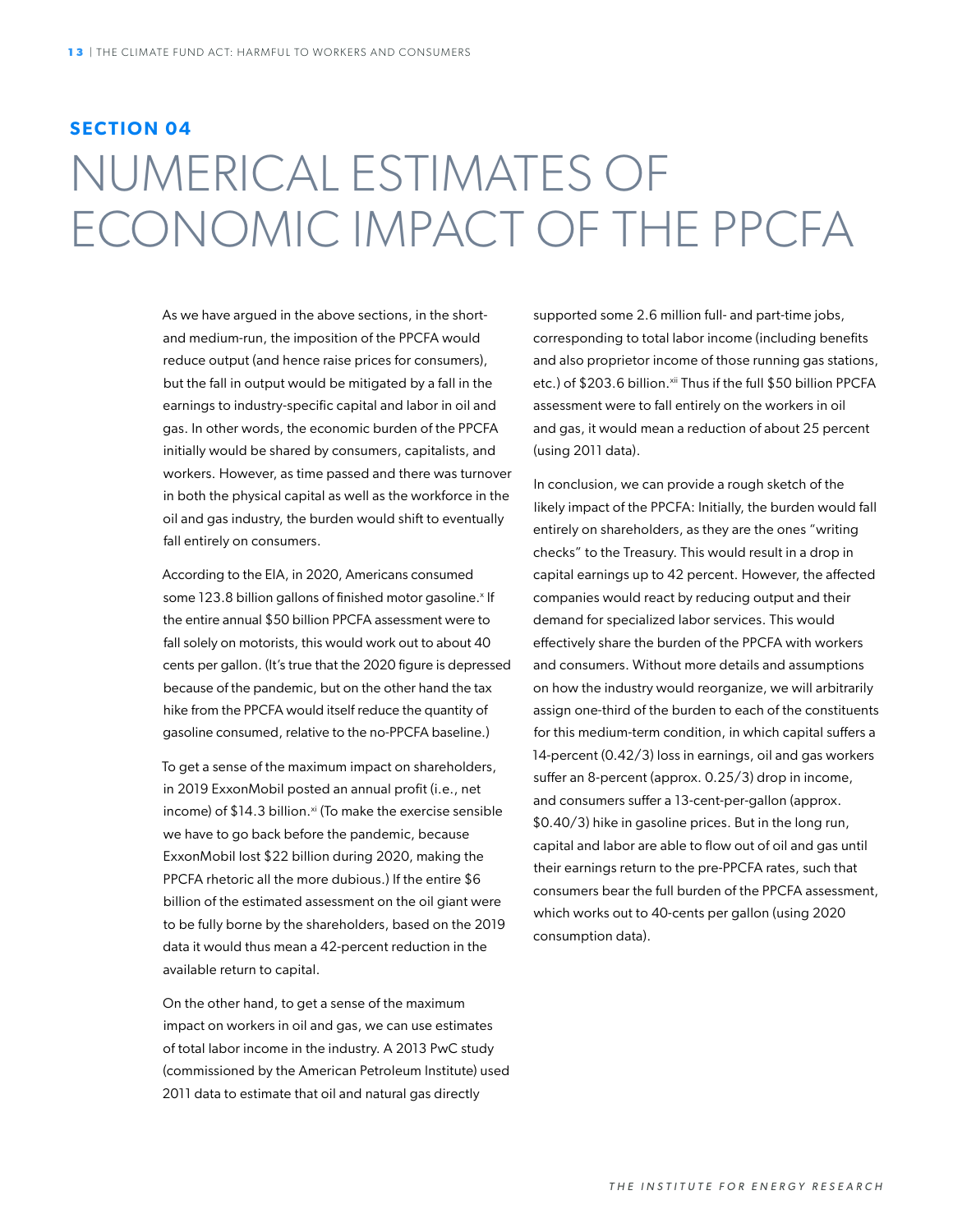### **SECTION 05** CONCLUSION

The sponsors of the PPCFA wish to impose a cumulative \$500 billion "assessment" on major oil and gas companies for their alleged contribution to climate change damages from 2000–2019. The sponsors argue that this assessment will fall entirely on the shareholders of the targeted companies, and because it only pertains to past activities, it will not affect current or future production decisions and hence won't impact consumers.

There are numerous problems with these justifications for the PPCFA. Even on their own terms, using official U.S. government estimates, the amount of climate change damages due to U.S. oil and gas operations and falling on the United States for the period 2000-2019 is far below the alleged \$500 billion. Furthermore, even if it were true that the entire \$500 billion assessment would be borne entirely by the shareholders of major oil and gas companies, this still includes millions of middle-class U.S. households who own (either directly or indirectly) shares in these companies.

However, the fundamental problem with the justification for the PPCFA is that its passage would obviously cause the decisionmakers at oil and gas companies to reduce current and future activity, as they would assume future assessments would "look back" in a similar fashion to impose assessments on their output. For a first-pass estimate of the likely impacts, we conclude the following: In the immediate wake of the PPCFA, oil and gas shareholders would see a 42-percent drop in earnings. In the medium-term, shareholders would suffer a 14-percent loss in earnings, oil and gas workers would suffer an 8-percent drop in income, and consumers would suffer a 13-cent-per-gallon hike in gasoline prices. In the long run, as capital and labor are able to flow out of oil and gas until their earnings return to the pre-PPCFA rates, consumers bear the full burden of the PPCFA assessment, which works out to a 40-cent-per-gallon increase in the cost of gasoline.

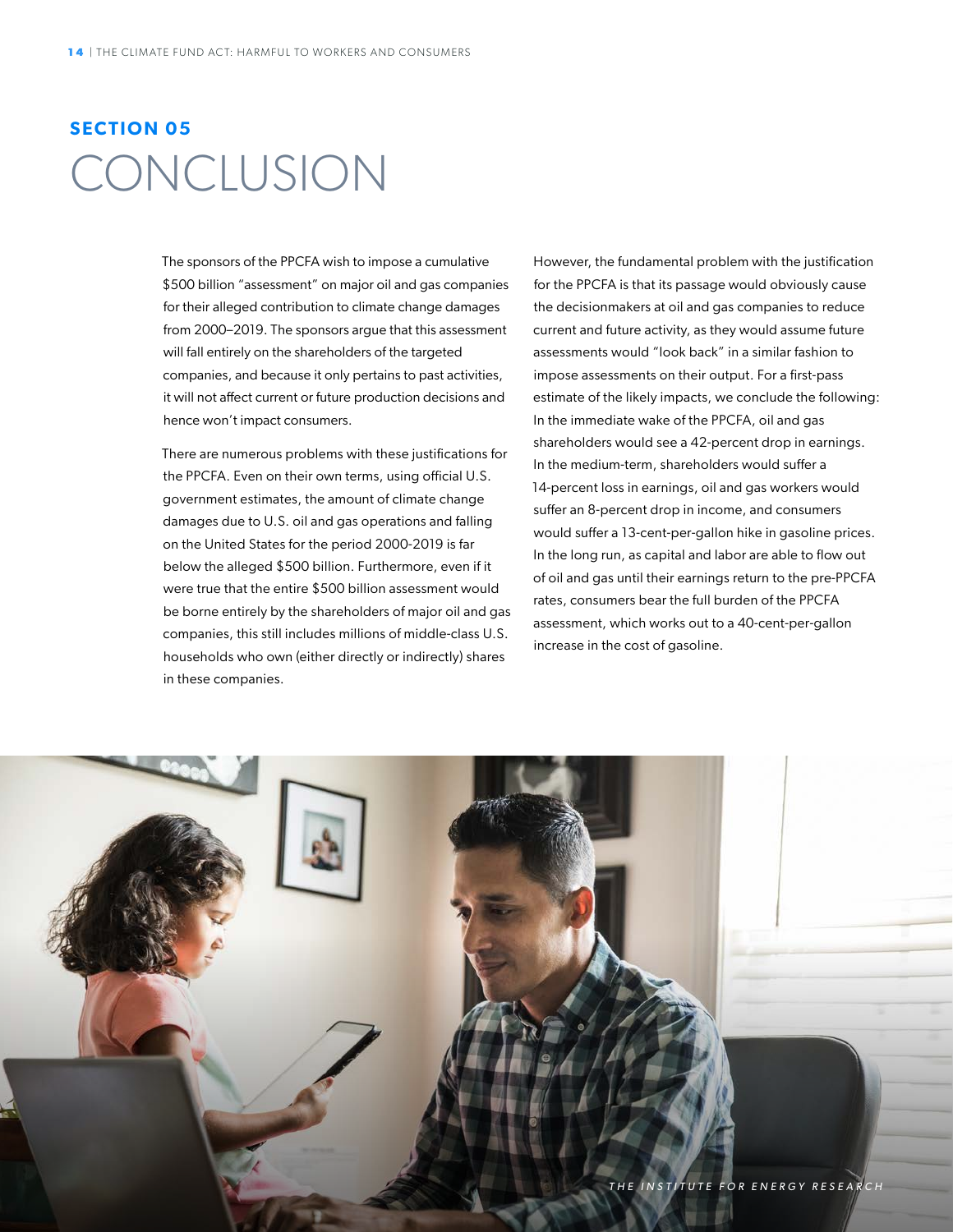### REFERENCES

- <sup>i</sup> Van Hollen press release at: [https://www.vanhollen.senate.gov/news/press-releases/van-hollen-leads-senate](https://www.vanhollen.senate.gov/news/press-releases/van-hollen-leads-senate-democrats-in-announcing-new-legislation-to-make-polluters-pay-for-climate-damage)[democrats-in-announcing-new-legislation-to-make-polluters-pay-for-climate-damage](https://www.vanhollen.senate.gov/news/press-releases/van-hollen-leads-senate-democrats-in-announcing-new-legislation-to-make-polluters-pay-for-climate-damage).
- $ii$  Figure 1 reproduced from Figure ES-1 in "Inventory of U.S. Greenhouse Gas Emissions and Sinks: 1990-2019," Environmental Protection Agency, April 24, 2021, available at: [https://www.epa.gov/sites/default/files/2021-04/](https://www.epa.gov/sites/default/files/2021-04/documents/us-ghg-inventory-2021-main-text.pdf) [documents/us-ghg-inventory-2021-main-text.pdf.](https://www.epa.gov/sites/default/files/2021-04/documents/us-ghg-inventory-2021-main-text.pdf)
- iii Table 1 reproduced from Table ES-1 in "Technical Support Document: Technical Update of the Social Cost of Carbon for Regulatory Impact Analysis," U.S. Interagency Working Group, August 2016, available at: [https://19january2017snapshot.epa.gov/sites/production/files/2016-12/documents/sc\\_co2\\_tsd\\_august\\_2016.pdf](https://19january2017snapshot.epa.gov/sites/production/files/2016-12/documents/sc_co2_tsd_august_2016.pdf).
- iv Interagency Working Group on the Social Cost of Carbon, "Technical Support Document: Social Cost of Carbon for Regulatory Impact Analysis," February 2010, available at: [https://www.epa.gov/sites/default/files/2016-12/](https://www.epa.gov/sites/default/files/2016-12/documents/scc_tsd_2010.pdf) [documents/scc\\_tsd\\_2010.pdf](https://www.epa.gov/sites/default/files/2016-12/documents/scc_tsd_2010.pdf).
- <sup>v</sup> See: [https://www.eia.gov/energyexplained/energy-and-the-environment/where-greenhouse-gases](https://www.eia.gov/energyexplained/energy-and-the-environment/where-greenhouse-gases-come-from.php)[come from php.](https://www.eia.gov/energyexplained/energy-and-the-environment/where-greenhouse-gases-come-from.php)
- vi According to the BLS, to convert 2007 to 2021 dollars, we should increase the values by 37 percent. This calculation brings the numbers in Table 2 closer to the PPCFA assessments, but they are still far short of the suggested assessments in the PPCFA.
- vii For a critique of the social cost of carbon (SCC) as it has been used by the Obama administration, see: [https://www.](https://www.instituteforenergyresearch.org/wp-content/uploads/2013/07/2013.07.18-Murphy-EPW-Testimony-on-Social-Cost-of-Carbon-FINAL.pdf) [instituteforenergyresearch.org/wp-content/uploads/2013/07/2013.07.18-Murphy-EPW-Testimony-on-Social-Cost](https://www.instituteforenergyresearch.org/wp-content/uploads/2013/07/2013.07.18-Murphy-EPW-Testimony-on-Social-Cost-of-Carbon-FINAL.pdf)[of-Carbon-FINAL.pdf](https://www.instituteforenergyresearch.org/wp-content/uploads/2013/07/2013.07.18-Murphy-EPW-Testimony-on-Social-Cost-of-Carbon-FINAL.pdf).
- viii White paper available at: [https://www.vanhollen.senate.gov/imo/media/doc/Polluters%20Pay%20Climate%20](https://www.vanhollen.senate.gov/imo/media/doc/Polluters%20Pay%20Climate%20Fund%20Act%20White%20Paper1.pdf) [Fund%20Act%20White%20Paper1.pdf](https://www.vanhollen.senate.gov/imo/media/doc/Polluters%20Pay%20Climate%20Fund%20Act%20White%20Paper1.pdf).
- ix See estimates of oil and gas corporate ownership at: [https://whoownsbigoil.com/#/?section=whoowns-the](https://whoownsbigoil.com/#/?section=whoowns-the-oil-companies-2)[oil companies-2](https://whoownsbigoil.com/#/?section=whoowns-the-oil-companies-2).
- <sup>x</sup> EIA data on gasoline consumption taken from: https://www.eia.gov/tools/faqs/faq.php?id=23&t=10
- xi Clifford Krauss, "ExxonMobil Lost \$22 Billion in 2020, its worst performance in four decades," New York Times, Feb. 2, 2021, available at: [https://www.nytimes.com/2021/10/29/business/exxon-mobil-lost-22-billion-in-2020-its-worst](https://www.nytimes.com/2021/10/29/business/exxon-mobil-lost-22-billion-in-2020-its-worst-performanc)[performance-in-four-decades.html](https://www.nytimes.com/2021/10/29/business/exxon-mobil-lost-22-billion-in-2020-its-worst-performanc).
- xii PwC, "Economic Impacts of the Oil and Natural Gas Industry on the US Economy in 2011," July 2013, available at: [https://www.api.org/~/media/Files/Policy/Jobs/Economic\\_Impacts\\_ONG\\_2011.pdf](https://www.api.org/~/media/Files/Policy/Jobs/Economic_Impacts_ONG_2011.pdf).